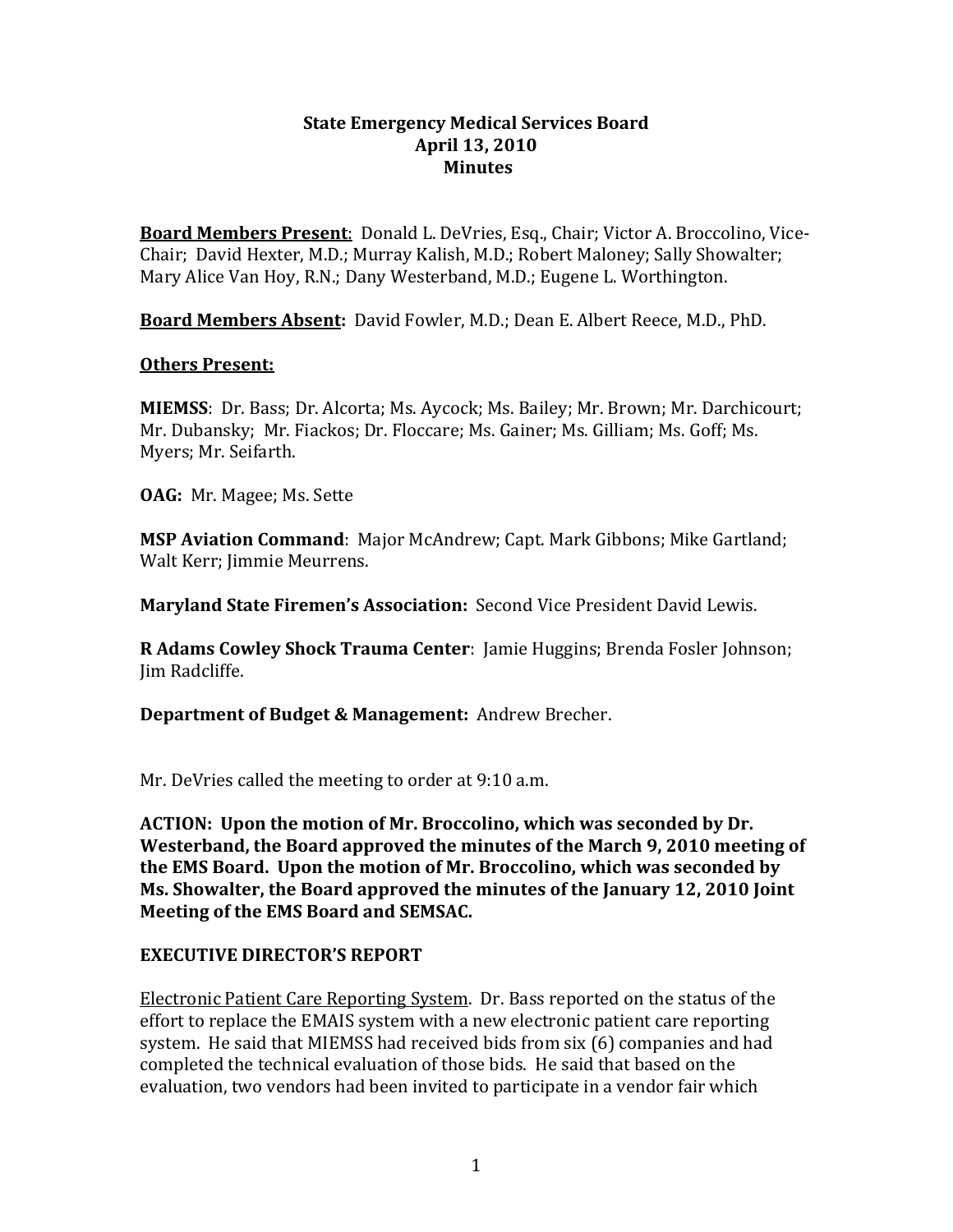provided the opportunity for hands-on demonstrations of the products. He said that the financial evaluation would be completed shortly. EMS Week. Dr. Bass said that EMS Week is May 16-22, 2010 is EMS Week. He said that the Stars of Life Awards are tentatively scheduled for May 20<sup>th</sup>.

EMS Conference. Dr. Bass said that MIEMSS plans to hold an EMS conference in April of next year and that the conference will likely be held in Ocean City.

Protocol Rollout. Dr. Bass said that the Protocol Rollout is scheduled for April 19th.

# **STATEWIDE EMS ADVISORY COUNCIL**

Dr. Kalish said that SEMSAC had met on April 1<sup>st</sup>. He said that SEMSAC approved changes to the Licensure and Certification Regulations that the Board will vote on at this meeting.

# **R ADAMS COWLEY SHOCK TRAUMA CENTER**

Ms. Fosler reported that admissions to the STC were 344 patients ahead of last year and 487 above budget. She said that the number of OR cases were consistent with admissions and beds occupancy was consistent with typical winter months. She said that the Center was on capacity alert for one hour the last weekend of March. She summarized educational programs that had been conducted during the most recent quarter. She said that the Certificate of Need for the STC expansion had been approved in March and that the Shock Trauma Gala was scheduled for April 24th.

# **LEGISLATIVE REPORT**

Ms. Gainer presented a summary of the final status of various bills of interest that had been considered by the General Assembly, as well as the final status of several budgetary items.

# **OLD BUSINESS**

Cardiac Interventional Center Standards. Ms. Sette reported that the proposed Cardiac Interventional Center Standards had been published as proposed regulations in the Maryland Register on January 29, 2010. She said that during the comment period, only one comment had been received, which had been favorable.

**ACTION: Upon the motion of Mr. Broccolino, which was seconded by Dr. Kalish, the Board voted to approve the proposed Cardiac Interventional Center Standards as final regulations.**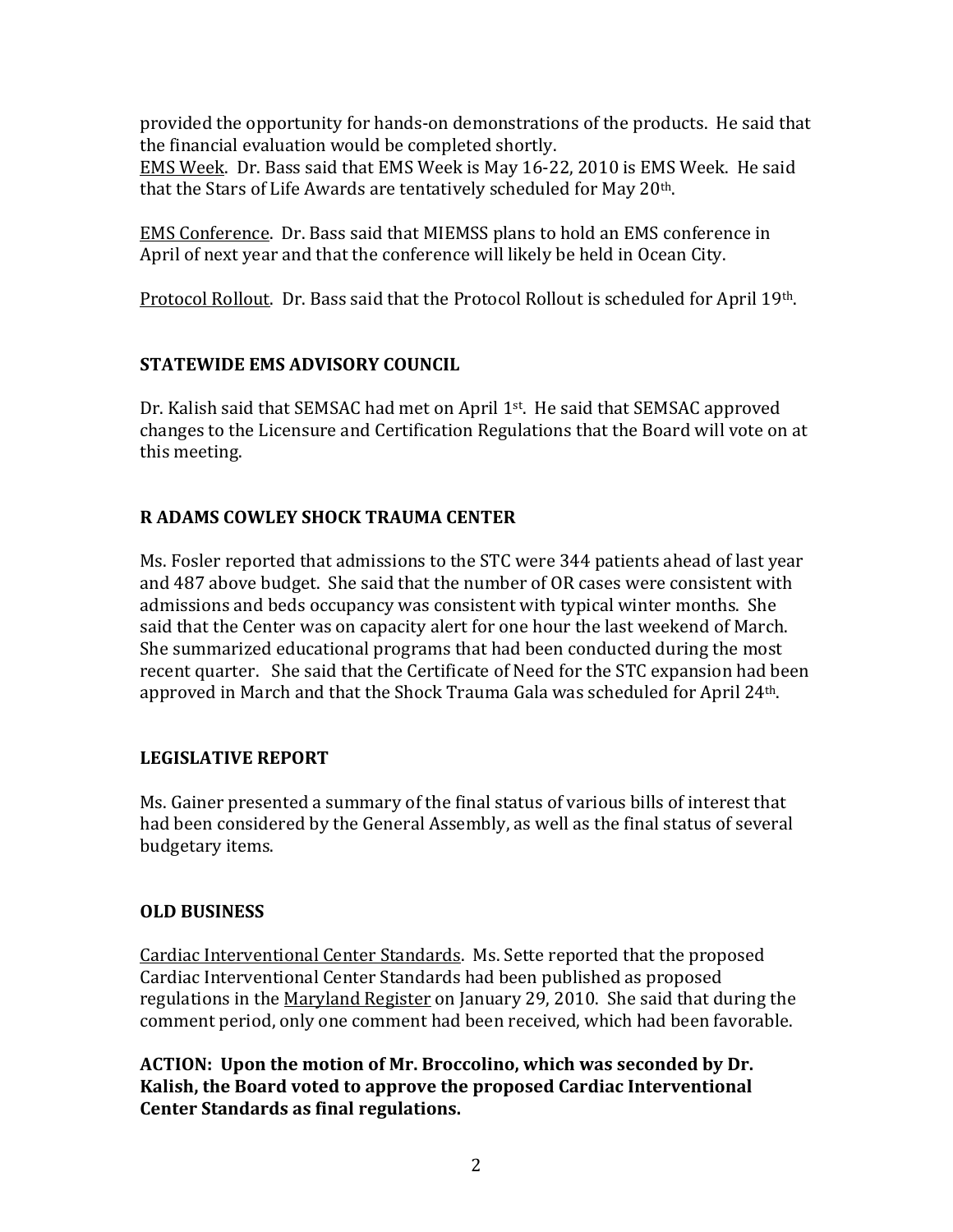Ms. Myers presented a draft projected timeline of how MIEMSS plans to proceed to implement the regulations and designate Cardiac Interventional Centers. She said that MIEMSS would work to coordinate MIEMSS efforts with those of the Maryland Health Care Commission. Dr. Bass said that MHCC and MIEMSS will collaborate on data collection which will provide data to both agencies.

Licensure & Certification Regulatory Change. Mr. Seifarth presented the draft proposed changes to the licensing and certification regulations. He said that the changes were intended to expand the options for renewal of EMT basic certification by the addition of two new options: 1) renewal if national registry certification is current; or 2) renewal upon successful completion of a 12-hour on-line refresher course and successful demonstration of the required skill set. EMTs seeking renewal under either the existing or new options also need to comply with Maryland affiliation requirements. Mr. Seifarth said that the new options should lead to cost-savings.

**ACTION: Upon the motion of Dr. Westerband, which was seconded by Ms. Showalter, the Board approved the draft changes to the Licensure & Certification regulations for publication as proposed regulations.** 

### **ACTION: Upon the motion of Mr. Broccolino, which was seconded by Dr. Hexter, the Board adjourned to Executive Session.**

The purpose of the closed session was to carry out administrative functions under State Government Article §10-502(b), to obtain legal advice from counsel under State Government Article § 10-508 (a) (7) and to discuss certain site reviews and maintain certain records and information in confidence as required by Health Occupations Article §14-506 (b) under State Government Article § 10-508(a) (13).

The closed session was attended by:

**Board Members Present**: Donald L. DeVries, Esquire, Chair; Victor A. Broccolino, Vice-Chairman; David Fowler, M.D.; David Hexter, M.D.; Murray Kalish, M.D.; Robert Maloney; Sally Showalter; Mary Alice Van Hoy, R.N.; Dany Westerband, M.D.; Eugene L. Worthington.

**Board Members Absent:** Dean E. Albert Reece, M.D., PhD.

#### **Others Present**

**MIEMSS**: Dr. Bass; Dr. Alcorta; Mr. Dubansky; Ms. Gainer; Ms. Myers; Mr. Seifarth; Mr. Schaefer.

**OAG:** Mr. Magee; Ms. Sette.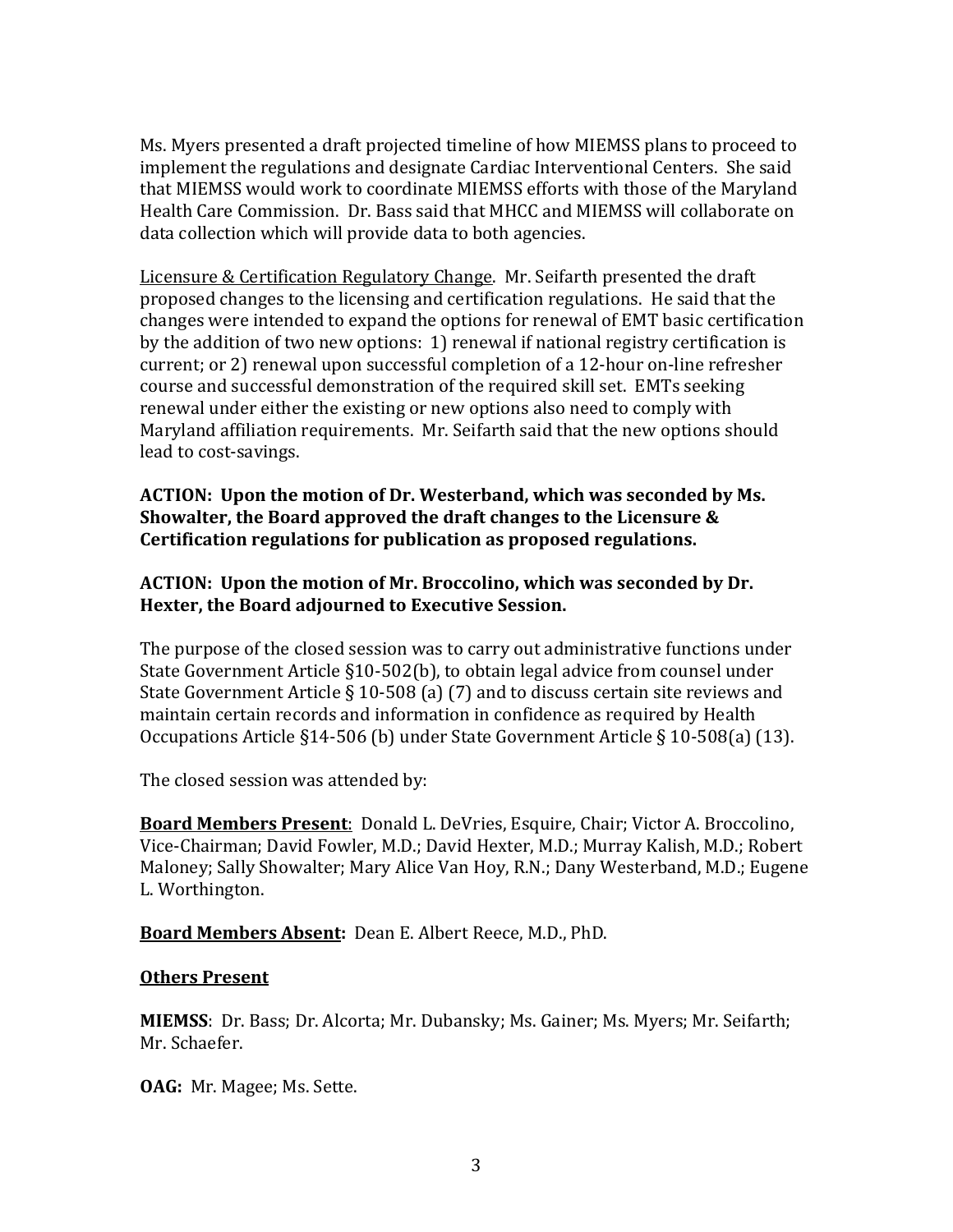The Board approved the closed session minutes from the January and March meetings.

The Board was provided information on requests for approval of education programs.

The Board was provided information on jurisdictional compliance with regulation requirements.

The Board was provided information on hospital base station designations.

### **The Board reconvened into Open Session at 10:40.**

Base Station Re-designation.

**ACTION: Upon the motion of Ms. Showalter, which was seconded by Dr. Westerband, the Board approved a five-year designation of the following base stations:**

**Anne Arundel Medical Center Calvert Memorial Hospital Doctor's Community Hospital Frederick Memorial Hospital Holy Cross Hospital Northwest Hospital Peninsula Regional Medical Center Southern Maryland Hospital St. Agnes Hospital St. Mary's Hospital Union Hospital of Cecil County Washington County Hospital Western Maryland Regional Medical Center**

**ACTION: Upon the motion of Ms. Van Hoy, which was seconded by Dr. Hexter, the Board approved a two-year designation of the following base stations:**

**St. Joseph's Hospital**

**ACTION: Upon the motion of Ms. Showalter, which was seconded by Dr. Westerband, the Board approved a one-year provisional designation of the following base stations:**

**Bayview Medical Center Ft. Washington Hospital Prince George's Hospital Center**